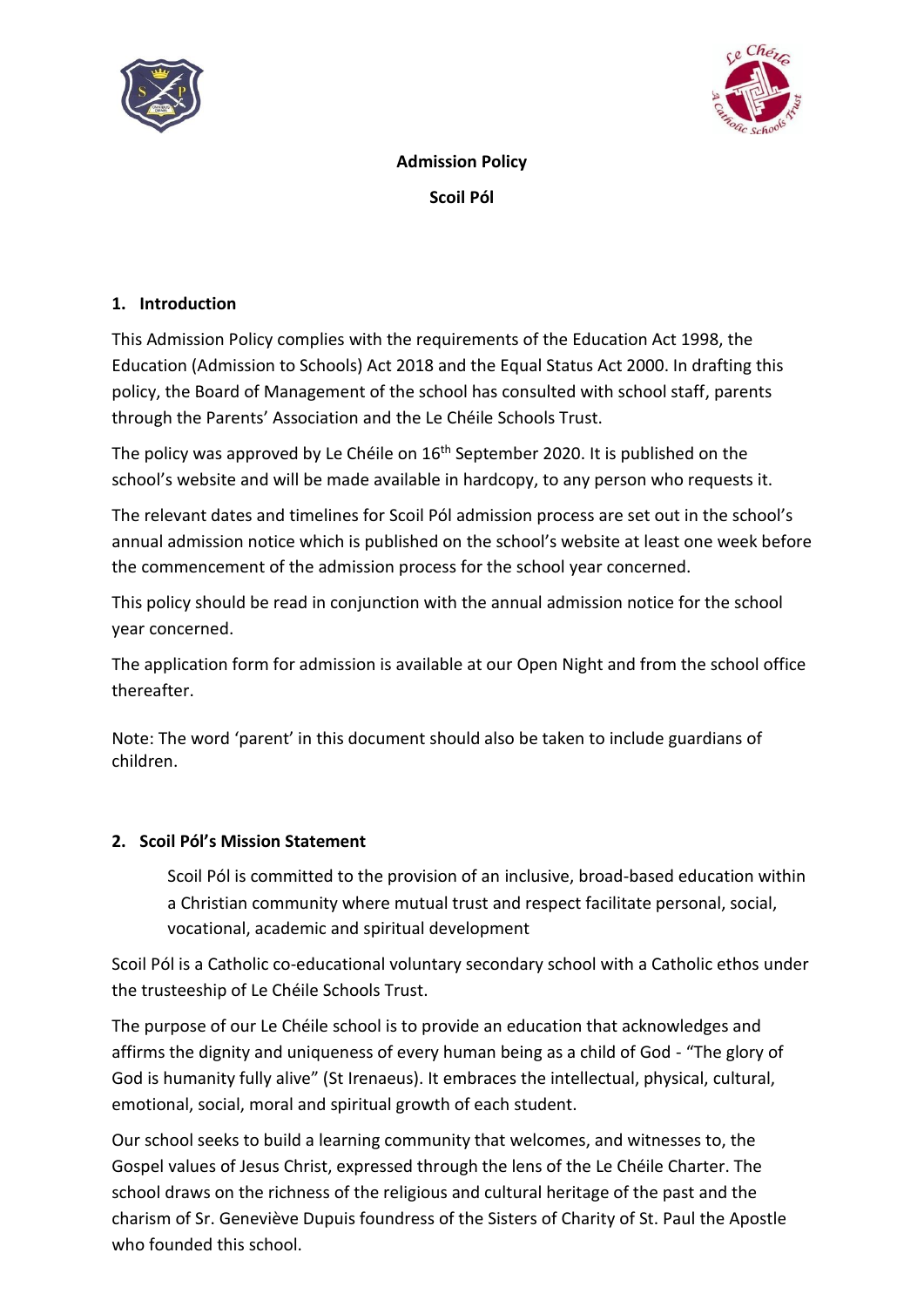Our school is committed to creating a place of inclusivity, equality and openness, where people can live with and be taught by one another, however diverse our experiences might be. It does not discriminate on religious grounds and is open to students from diverse backgrounds. It offers educational opportunities which promote excellence so that students can respond responsibly to their own lives the lives of others and the earth, which is our home.

As a Catholic school, Religious Education is central to our curriculum. All students' spiritual development is enhanced through Religious programmes and areas such as nature, art, poetry, music, etc.

*In accordance with S.15 (2) (b) of the Education Act, 1998 the Board of Management of Scoil Pól shall uphold, and be accountable to Le Chéile for upholding, the characteristic spirit of the school.*

The general objectives of all Le Chéile schools include:

Welcome recognises the unique dignity and worth of each person.

Wisdom is the pursuit of a greater understanding and appreciation of the world.

Witness comes from the expression of Gospel values, in everyday life, and recognises that every person is made in the image and likeness of God.

### **3. Admission Statement**

Scoil Pól will not discriminate in its admission of a student on any of the following grounds:

- (a) the gender ground of the student or the applicant in respect of the student concerned,
- (b) the civil status ground of the student or the applicant in respect of the student concerned,
- (c) the family status ground of the student or the applicant in respect of the student concerned,
- (d) the sexual orientation ground of the student or the applicant in respect of the student concerned,
- (e) the religion ground of the student or the applicant in respect of the student concerned,<sup>1</sup>
- (f) the disability ground of the student or the applicant in respect of the student concerned,
- (g) the ground of race of the student or the applicant in respect of the student concerned,
- (h) the Traveller community ground of the student or the applicant in respect of the student concerned, or
- (i) the ground that the student or the applicant in respect of the student concerned has special educational needs.

 $^1$  Admission decisions will be taken in accordance with provisions of  $\frac{S.I. N0.6 \text{ of } 2020}$  and Section 11 of Education (Admission to Schools) Act 2018 which amends Section 7 of the Equal Status Act 2000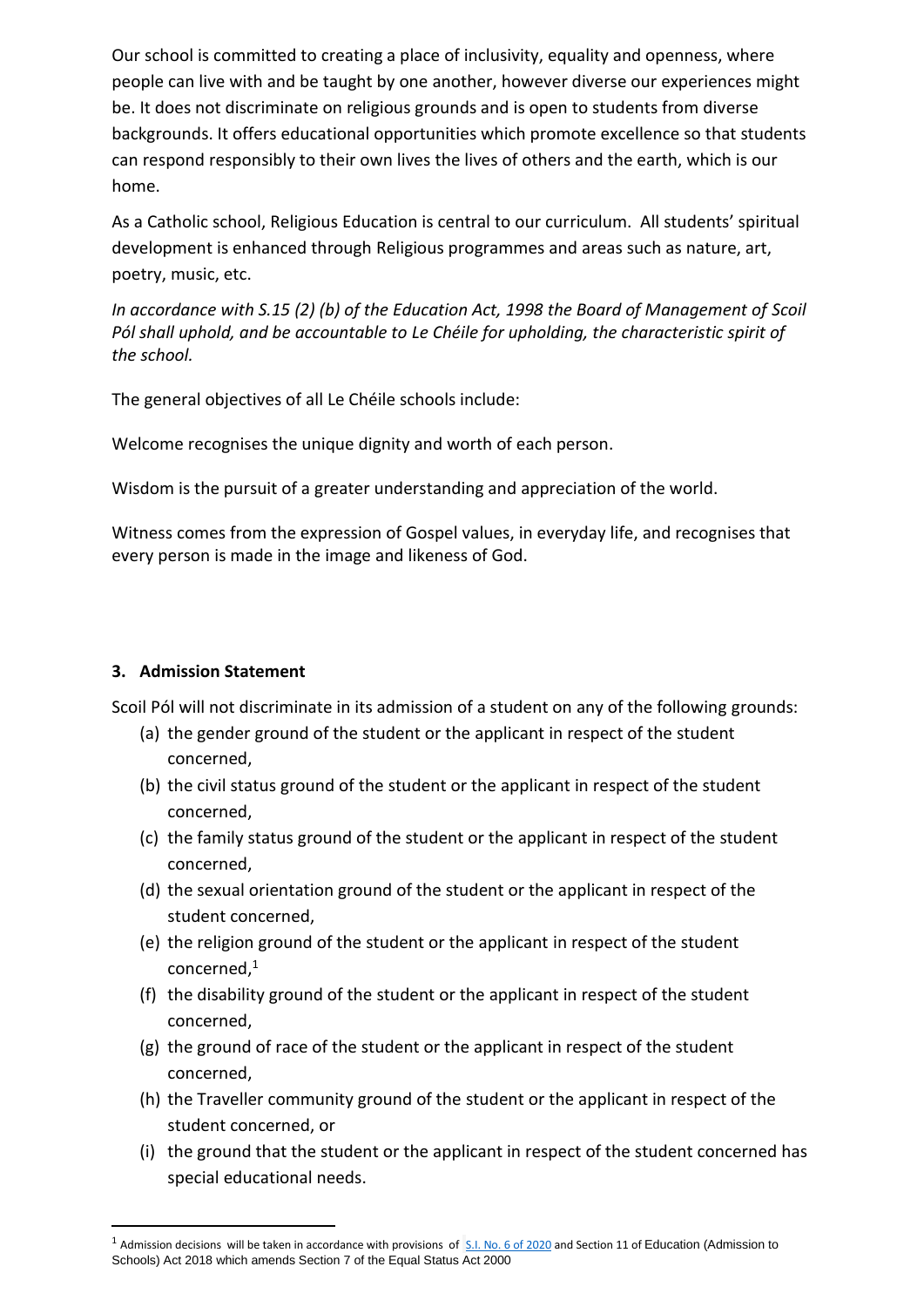As per section 61(3) of the Education Act 1998, 'civil status ground', 'disability ground', 'discriminate', 'family status ground', 'gender ground', 'ground of race', 'religion ground', 'sexual orientation ground' and 'Traveller community ground' shall be construed (interpreted) in accordance with section 3 of the Equal Status Act 2000.

Scoil Pól is a school whose objective is to provide education in an environment which promotes certain religious values and does not discriminate where it admits a student of Catholic denomination in preference to others.

Students, their parents/guardians are expected to respect the school's Catholic ethos and not seek to undermine or supress it in any way.

### **4. Categories of Special Educational Needs catered for in the school/special class(es)**

Scoil Pól welcomes applications from parents/guardians of students with Special Educational needs.

Scoil Pól caters for a range of Special Educational needs within our mainstream school.

Scoil Pól, with the approval of the Minister for Education and Skills, has established a class/classes to provide an education exclusively for students with Autistic Spectrum Disorders (ASD).

Scoil Pól's ASD class provides an education exclusively for students with ASD who have a professional report recommending placement in an ASD class attached to a mainstream secondary school. The school may refuse admission to this class, where the student concerned does not have the specified category of special educational needs and professional report recommendation provided for in this class. Places granted in the ASD class by Scoil Pól are subject to approval by the Special Educational Needs Organiser (SENO) in the National Council for Special Education (NCSE).

### **5. Admission of Students**

Students admitted to Scoil Pól will normally have reached the age of 12 years on the  $1<sup>st</sup>$  of January of the school year and will have completed a full course of primary education.

Scoil Pól shall admit each student seeking admission except where: –

- a) the school is oversubscribed (please see section  $6$  below for further details),
- b) a parent of a student, when required by the principal in accordance with section 23(4) of the Education (Welfare) Act 2000, fails to confirm in writing that the code of behaviour of the school is acceptable to him or her and that he or she shall make all reasonable efforts to ensure compliance with such code by the student,
- c) the parent of a student and student when required by the principal fails to confirm in writing their support of the school Ethos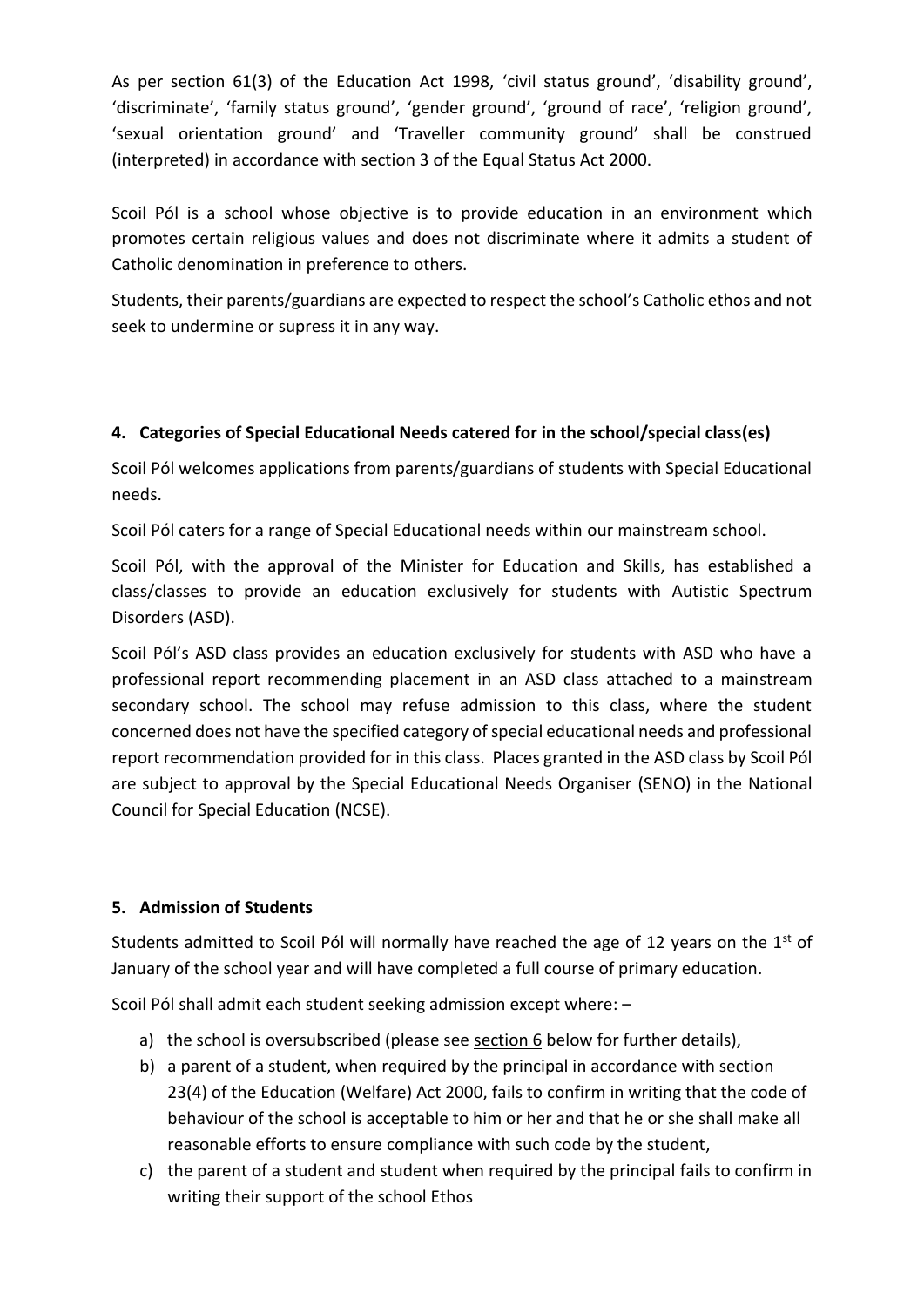d) it is deemed that the refusal is essential to maintain the ethos of the school. Scoil Pól is a Catholic school and so may refuse to admit as a student a person who is not of the Catholic faith where such admission would be irreconcilable with the school's ethos.

Scoil Pól is a Catholic school and may refuse to admit as a student a person who is not of Catholic denomination where it is proved that the refusal is essential to maintain the ethos of the school.

The special class attached to Scoil Pol provides an education exclusively for students with ASD and the school may refuse admission to this class, where the student concerned does not have the specified category of special educational needs provided for in this class.

### <span id="page-3-0"></span>**6. Oversubscription**

In the event that the school is oversubscribed, the school will, when deciding on applications for admission, apply the following selection criteria in the order listed below to those applications that are received within the timeline for receipt of applications as set out in the school's annual admission notice:

- 1. Applicants for whom Scoil Pól is the nearest Secondary school to their home address
- 2. Siblings of current students
- 3. Children of staff

In the event that there are two or more students tied for a place or places in any of the selection criteria categories above (the number of applicants exceeds the number of remaining places), the following arrangements will apply:

Places will be allocated based on a lottery supervised by an external supervisor, nominated by the BOM, and the Principal. All applicants within the category will have their names entered for the lottery and names will be drawn until all places are filled.

### **7. What will not be considered or taken into account**

In accordance with section 62(7)(e) of the Education Act, the school will not consider or take into account any of the following in deciding on applications for admission or when placing a student on a waiting list for admission to the school:

- (a) a student's prior attendance at a pre-school or pre-school service, including naíonraí,
- (b) the payment of fees or contributions to the school,
- (c) a student's academic ability, skills or aptitude other than in relation to: admission to the special class in so far as it is necessary in order to ascertain whether or not the student has the category of special educational needs concerned,
- (d) the occupation, financial status, academic ability, skills or aptitude of a student's parents,
- (e) a requirement that a student, or his or her parents, attend an interview, open day or other meeting as a condition of admission,
- (f) a student's connection to the school by virtue of a member of his or her family attending or having previously attended the school,
- (g) the date and time on which an application for admission was received by the school.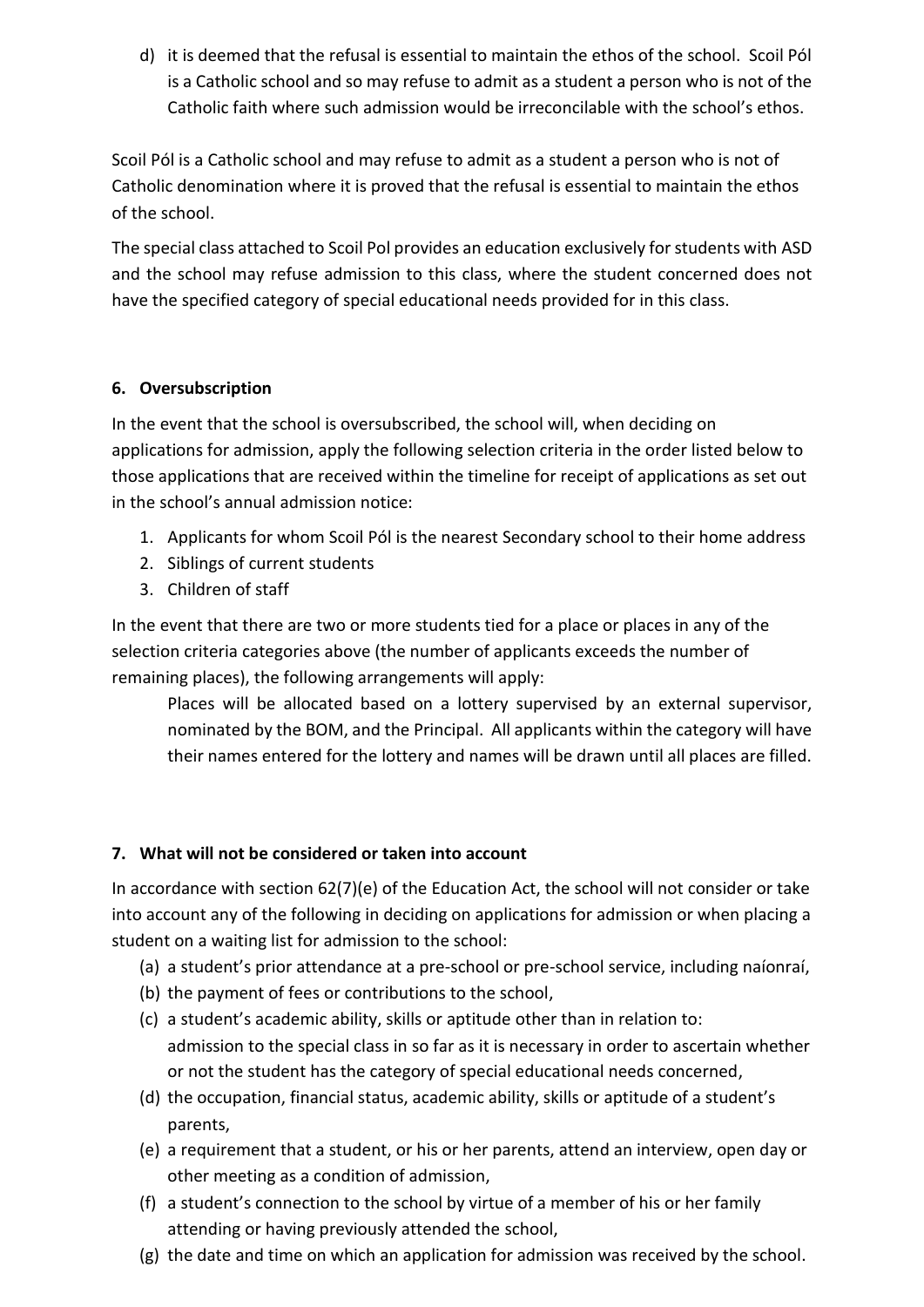This is subject to the application being received during the period specified for receiving applications set out in the annual admission notice of the school for the school year concerned.

### **8. Decisions on applications**

All decisions on applications for admission to Scoil Pól will be based on the following:

- Scoil Pól's admission policy
- Scoil Pól's annual admission notice
- The information provided by the applicant in the school's official application form received during the period specified in our annual admission notice for receiving applications

(Please see [section 14](#page-6-0) below in relation to applications received outside of the admissions period and [section 15](#page-8-0) below in relation to applications for places in years other than the intake group.)

Selection criteria that are not included in our school admission policy will not be used to make a decision on an application for a place in our school.

### **9. Notifying applicants of decisions**

Applicants will be informed in writing as to the decision of the school, within the timeline outlined in the annual admissions notice.

If a student is not offered a place in our school, the reasons why they were not offered a place will be communicated in writing to the applicant, including, where applicable, details of the student's ranking against the selection criteria and details of the student's place on the waiting list for the school year concerned.

Applicants will be informed of the right to seek a review/right of appeal of the school's decision (see [section 18](#page-8-1) below for further details).

### <span id="page-4-0"></span>**10. Acceptance of an offer of a place by an applicant**

In accepting an offer of admission from Scoil Pól applicants must indicate—

- (a) whether or not an offer of admission for another school or schools has been accepted. If such an offer has been accepted, details of the offer or offers concerned must be provided, and
- (b) whether or not an offer of admission from another school or schools has been sought or confirmation of such offer(s) is awaited, and if so, details of the other school or schools concerned must be provided.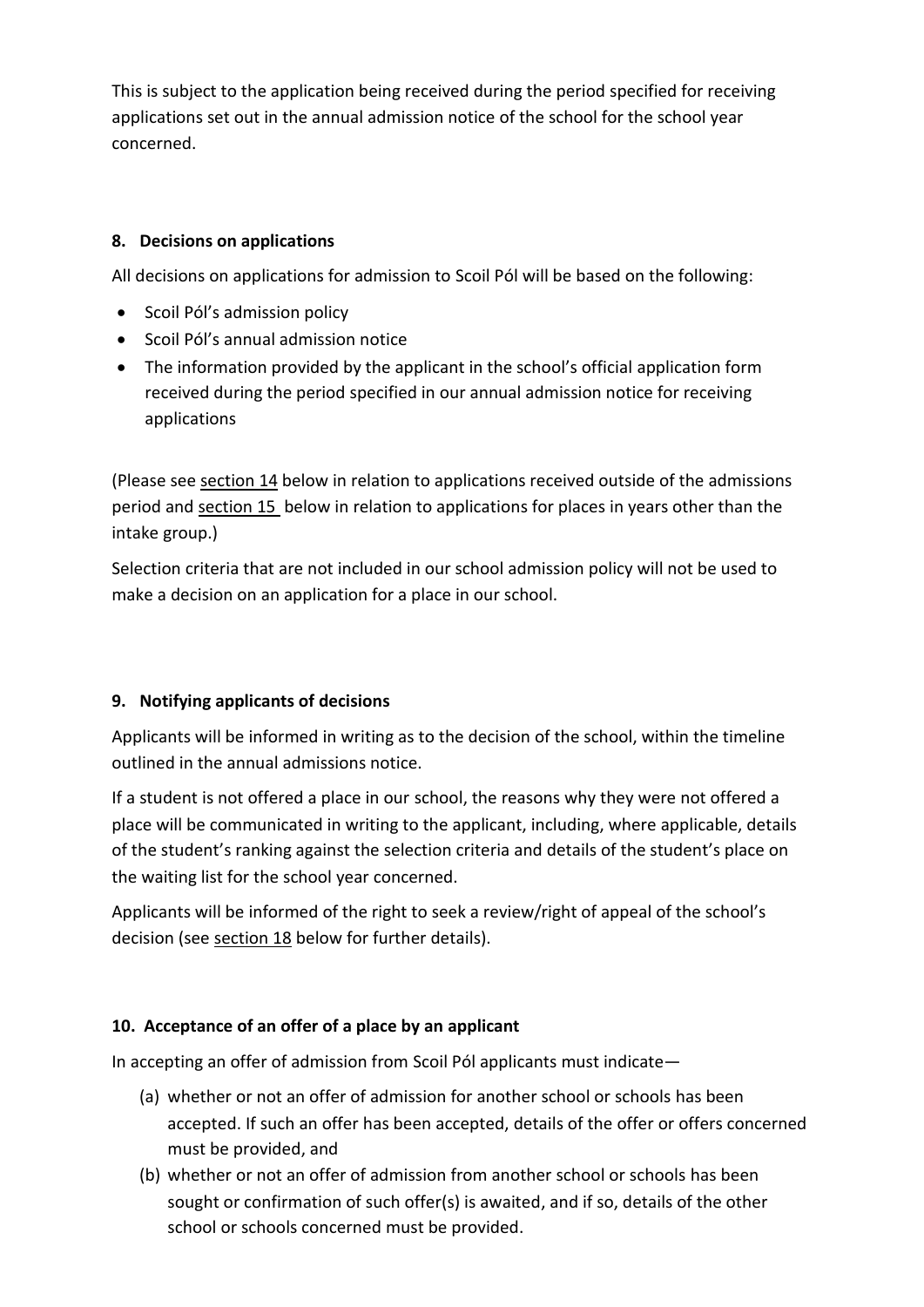Applicants should be aware that failure to disclose this information on acceptance of a place in Scoil Pól may lead to an offer being withdrawn by the school.

#### **11. Circumstances in which offers may not be made or may be withdrawn**

An offer of admission may not be made or may be withdrawn by Scoil Pól where—

- a) it is established that information contained in the application is false or misleading,
- b) an applicant fails to confirm acceptance of an offer of admission on or before the date set out in the annual admission notice of the school,
- c) the parent of a student, when required by the principal in accordance with section 23(4) of the Education (Welfare) Act 2000, fails to confirm in writing that the code of behaviour of the school is acceptable to him or her and that he or she shall make all reasonable efforts to ensure compliance with such code by the student,
- d) the admission of the applicant would pose a significant risk to the health and safety of the applicant or students and staff of the school, or risk significantly interfering with the right of other students to an appropriate education. The Board of Management has a duty of care to ensure as far as practicable the health and safety of the students and staff of the school. In addition, the Board of Management is required under section 15(1) of the Education Act 1998 to provide, or cause to be provided, an appropriate education for each student,
- e) an applicant has failed to comply with the requirements of 'acceptance of an offer' as set out in [section 10](#page-4-0) above.

### **12. Sharing of Data with other schools**

Applicants should be aware that section 66(6) of the Education (Admission to Schools) Act 2018 allows for the sharing of data between schools in order to facilitate the efficient admission of students.

### **13. Waiting list in the event of oversubscription**

In the event of there being more applications to the school year concerned than places available, a waiting list of students whose applications for admission to Scoil Pól were unsuccessful due to the school being oversubscribed will be compiled and will remain valid for the school year in which admission is being sought.

Placement on the waiting list of Scoil Pól is in the order of priority assigned to the students' applications after the school has applied the selection criteria outlined in this admission policy.

Offers of any subsequent places that become available for and during the school year in relation to which admission is being sought will be made to those students on the waiting list, in accordance with the order of priority in relation to which the students have been placed on the list.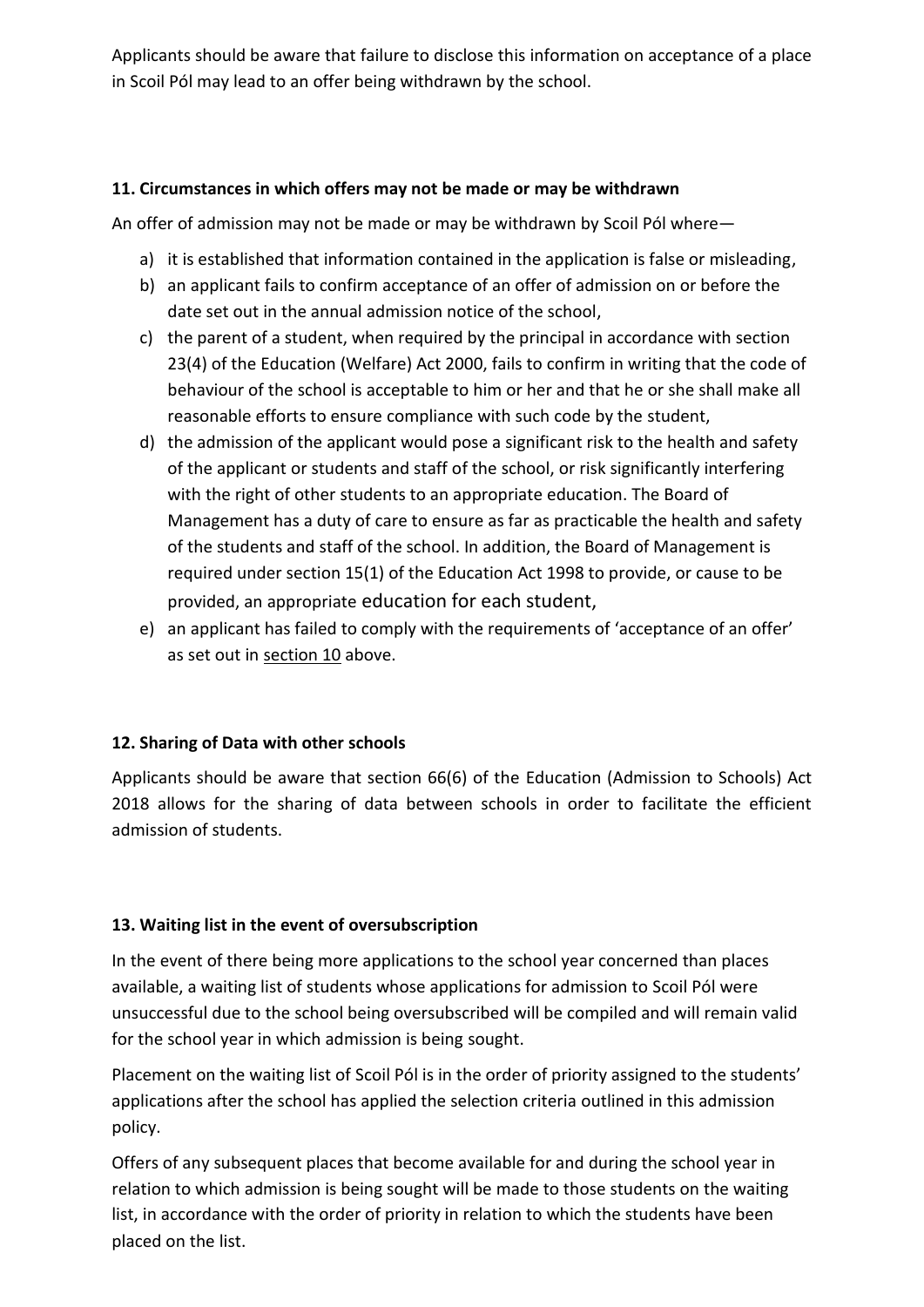#### **14. Late Applications**

All applications for admission received after the closing date as outlined in the annual admission notice will be considered and decided upon in accordance with our school's admissions policy, the Education Admissions to School Act 2018 and any regulations made under that Act.

Late applicants will be notified of the decision in respect of their application not later than three weeks after the date on which the school received the application. Late applicants will be offered a place if there is a place available. In the event that there is no place available, the name of the applicant will be added to the waiting list.

#### <span id="page-6-0"></span>**15. Procedures for admission of students to other years and during the school year**

Where parents wish to make an application for their son/daughter to a year group other than First Year or during the school year, they should in the first instance fill in an Application Form. An offer of a place can only be made if there is space in the year group in question. A decision on whether a place can be offered will be conveyed to the parents within 21 days of the initial application. Applications made for a place in Transition Year or Fifth Year in the forthcoming academic year will be deferred until the Principal has established the number of available spaces in each of these year groups, which will depend, in turn, on the number of existing Third Year students who progress to either year group. Such applications will be placed on a waiting list until the number of available places in the relevant year group has been established by the Principal.

Before accepting the offer of a place in the school the parents and their son/daughter may be invited to attend a meeting with the Principal and/or Deputy Principal to ascertain whether there is a place available in the particular subject classes required by their son/daughter. The fact that there may be a space in a year group would not automatically mean that there is a place available in a particular subject class at the level required by the student. This is because class size is limited in certain subjects. For this reason parents and their son/daughter are strongly recommended to attend a meeting with the Principal and/or Deputy Principal to ensure that a transfer to the school would be in the best interests of their son/daughter given the curricular provision, subject choices/levels available at the time.

# **Acceptance of an offer of a place by an applicant to a year group other than First Year or during the school year:**

The parents must confirm their acceptance in writing of an offer of a place within three weeks of the date of the offer of a place.

In accepting an offer of admission from Scoil Pól, the parents must indicate—

(a) whether or not they have accepted an offer of admission for another school or schools. If they have accepted such an offer, they must also provide details of the offer or offers concerned, and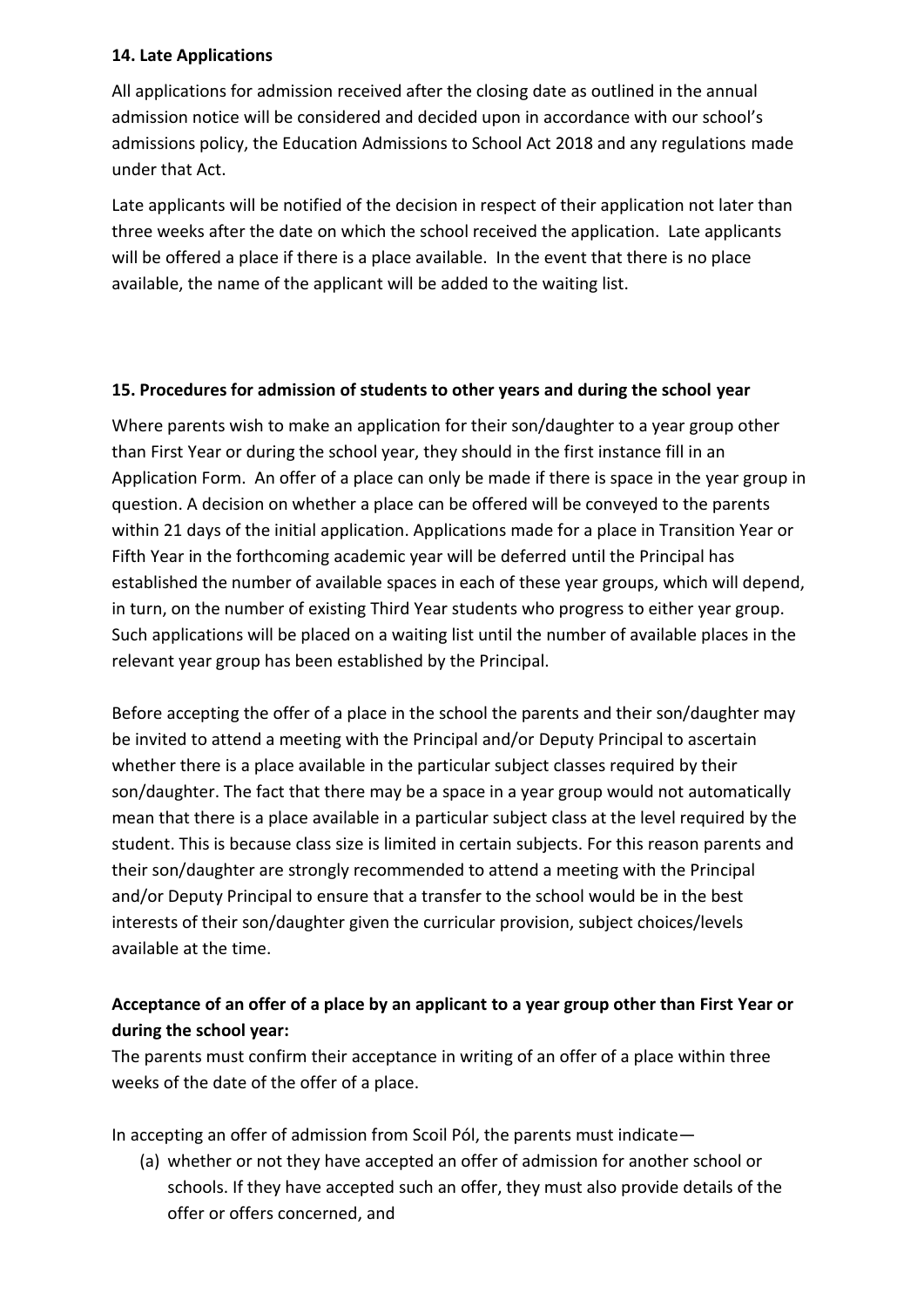(b) whether or not they have applied for and are awaiting confirmation of an offer of admission from another school or schools, and if so, they must provide details of the other school or schools concerned.

Parents should be aware that failure to disclose this information on the acceptance of a place may lead to an offer being withdrawn by the school.

# **Circumstances in which offers of a place in a year group other than First Year or during the school year may not be made or may be withdrawn:**

An offer of admission may not be made or may be withdrawn by Scoil Pól where—

- a) it is established that information contained in the application is false or misleading,
- b) an applicant fails to confirm acceptance of an offer of admission within three weeks of the date of the offer of a place,
- c) the parent of a student, when required by the Principal in accordance with section 23(4) of the Education (Welfare) Act 2000, fails to confirm in writing that the Code of Behaviour of the school is acceptable to him or her and that he or she shall make all reasonable efforts to ensure compliance with such code by the student,
- d) an applicant has failed to comply with the requirements of 'acceptance of an offer' as set out above,
- e) the admission of the applicant would pose a significant risk to the health and safety of the applicant or students and staff of the school, or risk significantly interfering with the right of other students to an appropriate education. The Board of Management has a duty of care to ensure as far as practicable the health and safety of the students and staff of the school. In addition, the Board of Management is required under section 15(1) of the Education Act 1998 to provide, or cause to be provided, an appropriate education for each student at the school for which that board has responsibility,
- f) the application is made for a place in Transition Year or Fifth Year in the forthcoming academic year **before** the Principal has established the number of available spaces in each of these year groups, which will depend on the number of existing Third Year students who progress to either year.

### **Oversubscription to the year group other than First Year:**

In the event of there being more applications to the year group other than First Year than places available, a waiting list of students, whose application for admission to the particular year group has been refused, will be compiled and will remain valid for the school year in which admission is being sought.

Placement on the waiting list will be in the order of priority assigned to the students' applications after the school has applied the selection criteria in accordance with this admission policy see Section  $6$  above. If there are two or more students in any of the selection criteria categories set out in Section 6 above, then the position on the waiting list (for places in a year group other than First year) will be determined by a lottery process overseen by the Principal, Deputy Principal and an independent observer appointed by the Board of Management.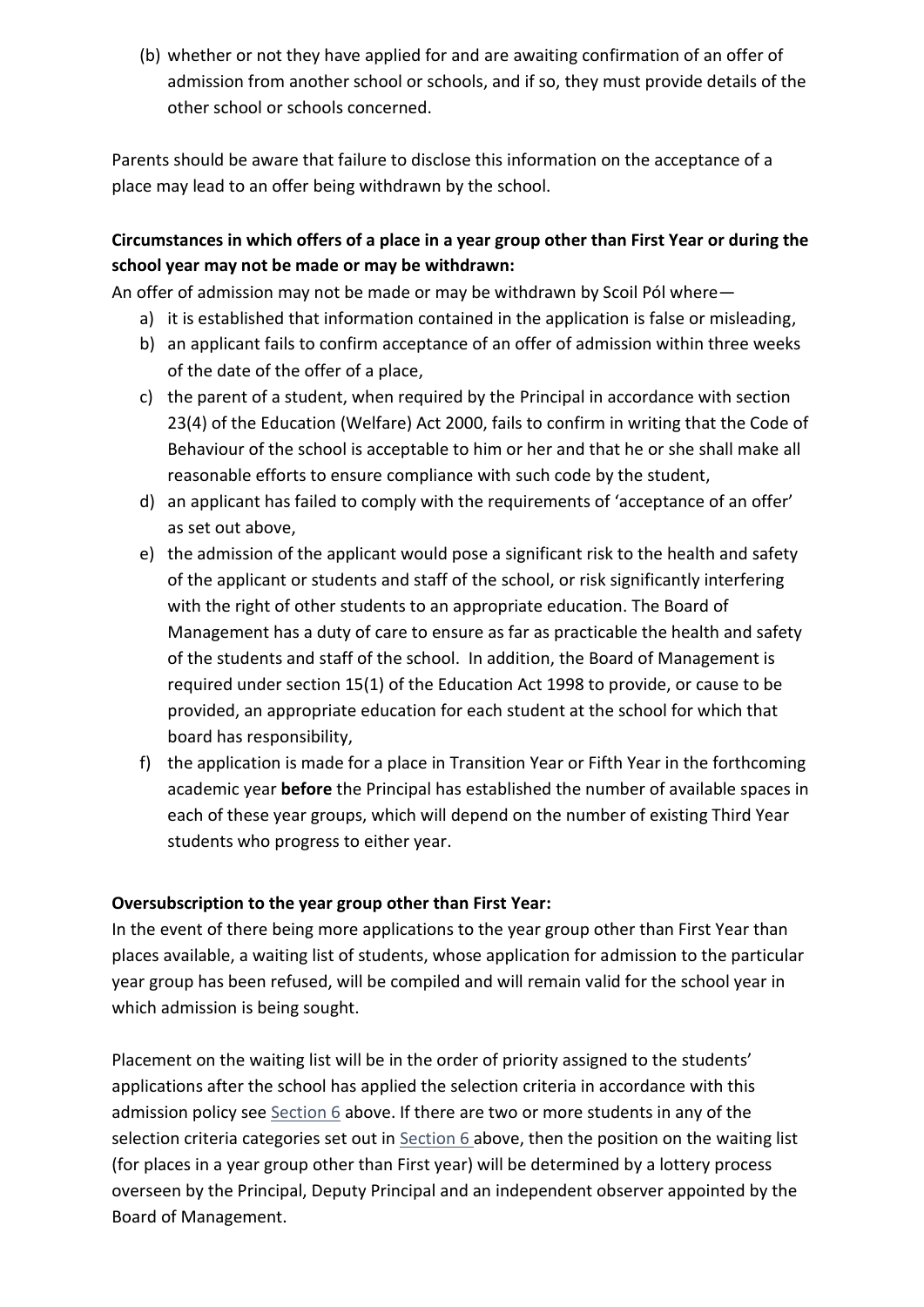Offers of any subsequent places in the year group other than First Year that become available during the school year will be made to those students on the waiting list, in accordance with the order of priority in relation to which the students have been placed on the list.

### **Sharing of Data with other schools:**

Applicants should note that the provisions of Section 12 above relating to the sharing of data with other schools will apply in all cases where an application is made to a year group other than First Year or during the school year.

Applicants should be aware that section 66(6) of the Education (Admission to Schools) Act 2018 allows for the sharing of data between schools in order to facilitate the efficient admission of students. Section 66(6) allows a school to provide a patron or another board of management with a list of the students in relation to whom—

- (a) an application for admission to the school has been received,
- (b) an offer of admission to the school has been made, or
- (c) an offer of admission to the school has been accepted.

The list may include any or all of the following:

- (a) the date on which an application for admission was received by the school
- (b) the date on which an offer of admission was made by the school
- (c) the date on which an offer of admission was accepted by an applicant
- (d) a student's personal details including his or her name, address, date of birth and personal public service number (within the meaning of section 262 of the Social Welfare Consolidation Act 2005)

### <span id="page-8-0"></span>**16. Declaration in relation to the non-charging of fees**

The board of Scoil Pól or any persons acting on its behalf shall not, except in accordance with section 64 of the Education (Admission to Schools) Act 2018, charge fees for or seek payment or contributions as a condition of-

- (a) an application for admission of a student to the school, or
- (b) the admission or continued enrolment of a student in the school.

### **17. Arrangements regarding students not attending religious instruction**

<span id="page-8-1"></span>A parent of a student, or a student who has reached the age of 18, who wishes to attend Scoil Pól without attending religious instruction should make a written request to the Principal. A meeting will be then be arranged with the parent or the student, as the case may be, to discuss how the request might be accommodated by the school. Such arrangements will not result in a reduction in the school day for the student.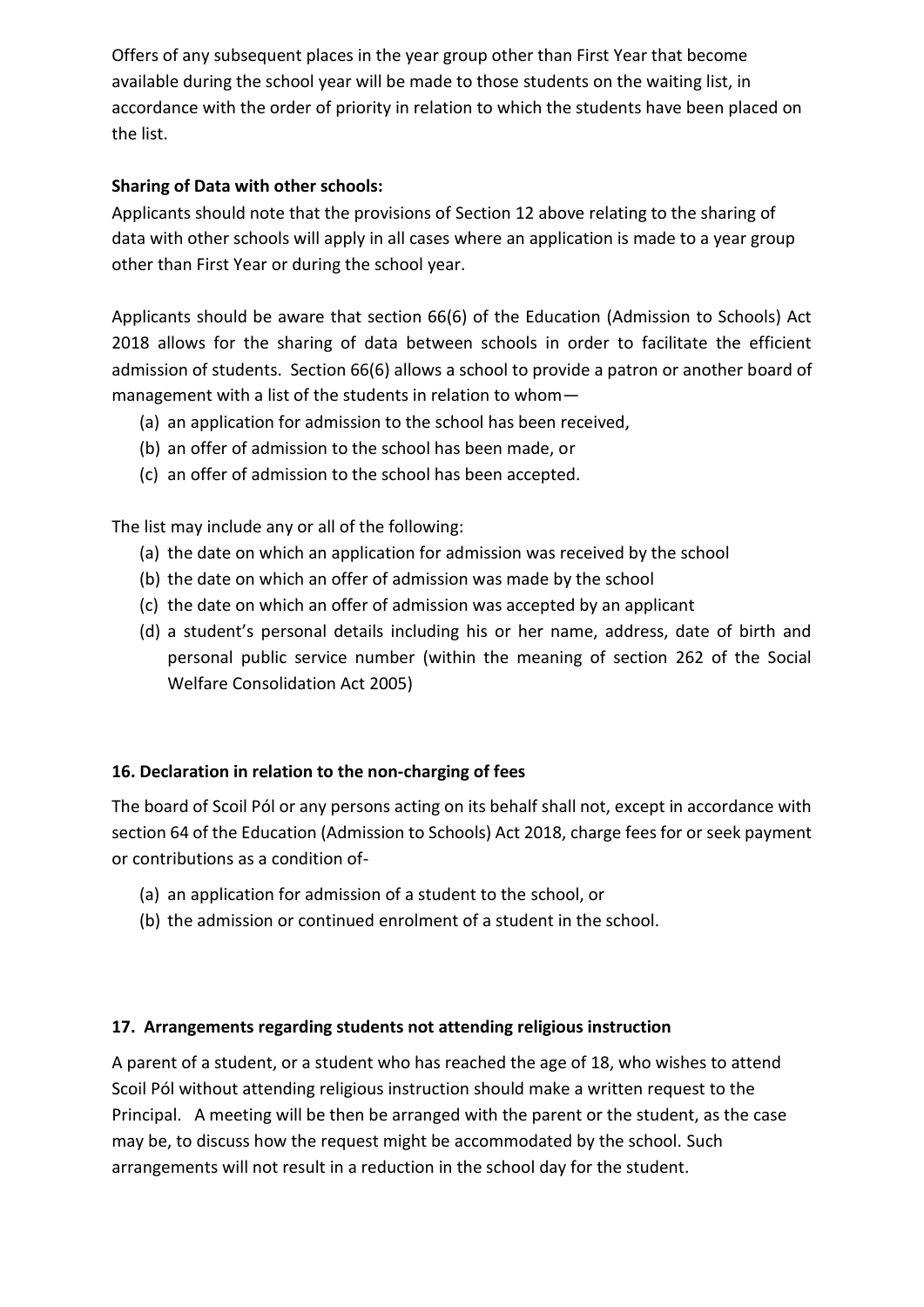#### **18. Reviews/appeals**

#### **Review of admission decisions by the Board of Management**

The parent of the student, or in the case of a student who has reached the age of 18 years, the student, may request the Board to review a decision to refuse admission. Such requests must be made in accordance with Section 29C of the Education Act 1998.

The timeline within which such a review must be requested and the other requirements applicable to such reviews are set out in the procedures determined by the Minister under section 29B of the Education Act 1998 which are published on the website of the Department of Education and Skills.

The Board will conduct such reviews in accordance with the requirements of the procedures determined under Section 29B and with Section 29C of the Education Act 1998.

**Note:** Where an applicant has been refused admission due to the school being oversubscribed, the applicant **must request a review** of that decision by the Board of Management prior to making an appeal under section 29 of the Education Act 1998.

Where an applicant has been refused admission due to a reason other than the school being oversubscribed, the applicant **may request a review** of that decision by the Board of Management prior to making an appeal under section 29 of the Education Act 1998.

#### **Right of appeal**

Under Section 29 of the Education Act 1998, the parent of the student, or in the case of a student who has reached the age of 18 years, the student, may appeal a decision of this school to refuse admission.

An appeal may be made under Section 29 (1)(c)(i) of the Education Act 1998 where the refusal to admit was due to the school being oversubscribed.

An appeal may be made under Section 29 (1)(c)(ii) of the Education Act 1998 where the refusal to admit was due a reason other than the school being oversubscribed.

Where an applicant has been refused admission due to the school being oversubscribed, the applicant **must request a review** of that decision by the board of management **prior to making an appeal** under section 29 of the Education Act 1998. (see Review of decisions by the Board of Management)

Where an applicant has been refused admission due to a reason other than the school being oversubscribed, the applicant **may request a review** of that decision by the Board of Management prior to making an appeal under section 29 of the Education Act 1998. (see Review of decisions by the Board of Management).

Appeals under Section 29 of the Education Act 1998 will be considered and determined by an independent appeals committee appointed by the Minister for Education and Skills.

The timeline within which such an appeal must be made and the other requirements applicable to such appeals are set out in the procedures determined by the Minister under section 29B of the Education Act 1998 which are published on the website of the Department of Education and Skills.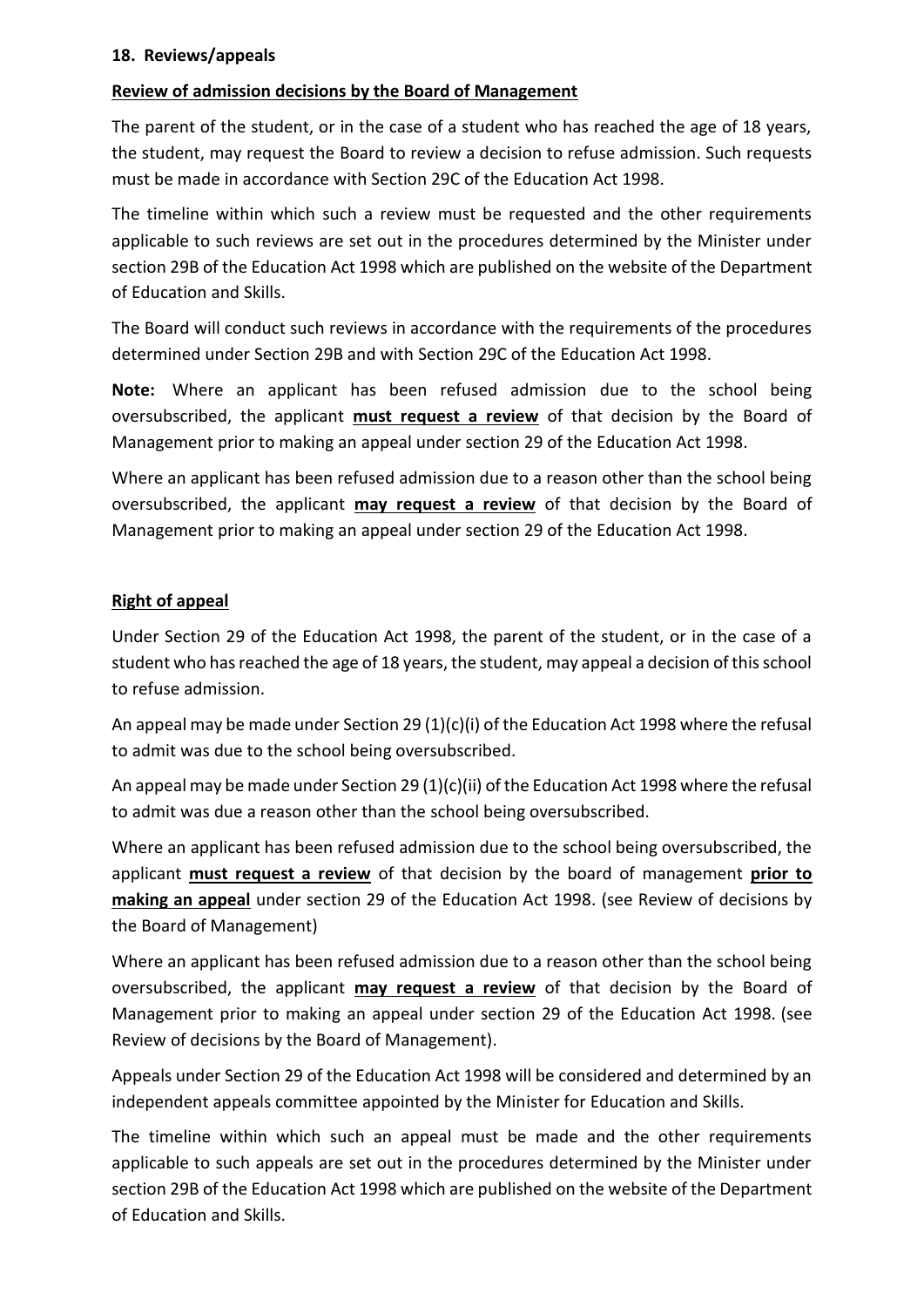# **Review and Evaluation**

This policy will be reviewed annually.

This policy was ratified by the Board of Management (BOM) on 20/10/2020

Chairperson of BOM **Principal** 

Signed: Signed:

Date: Date: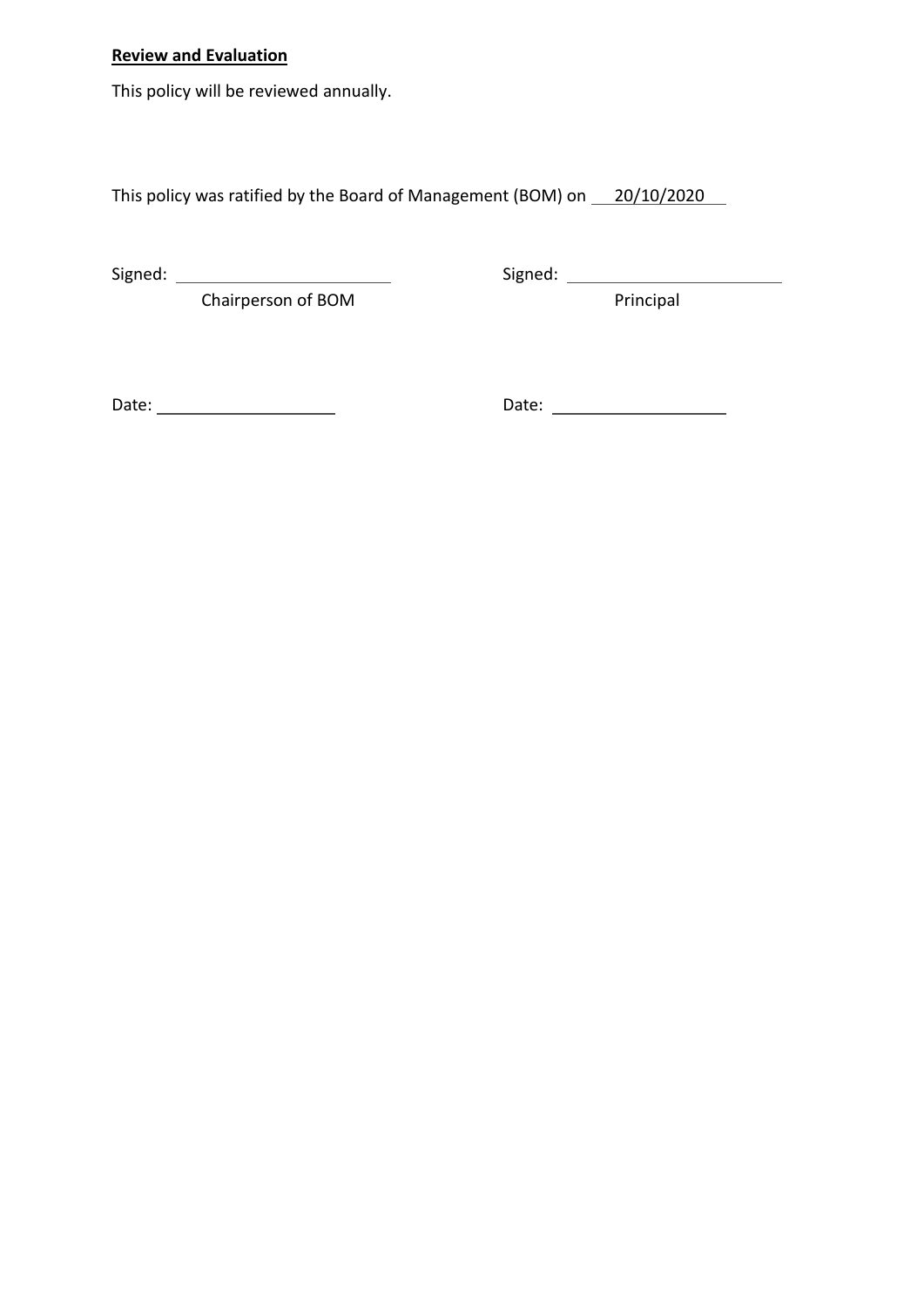#### **Appendix 1**

#### **Scoil Pól**

#### **ANNUAL ADMISSION NOTICE FOR 2022/23**

Copies of the school's **Admission Policy** and the **Application Form for Admission** for the 2022/23 school year are available as follows: –

To download at: **www.scoilpol.ie**

On request: By emailing **secretary@scoilpol.ie** or writing to: **Secretary. Scoil Pól, Kilfinane, Co. Limerick. V35 YH27**

#### **1. Application and Decision Dates for admission to 1st Year for 2022/23**

| 1. | The school will commence accepting applications for admission on                  | 4 <sup>th</sup> October<br>2021   |
|----|-----------------------------------------------------------------------------------|-----------------------------------|
| 2. | The school will cease accepting applications for<br>admission on                  | 22 <sup>nd</sup> October<br>2021  |
| 3. | Applicants will be notified in writing of the decision on their<br>application by | 12 <sup>th</sup> November<br>2021 |
| 4. | Applicants must confirm acceptance of an offer of admission by                    | 19 <sup>th</sup> November<br>2021 |

Failure by an applicant to accept an offer by the **19th November 2021** may result in the offer being withdrawn.

#### **2. Application and Decision Dates for admission to ASD Class for 2022/23**

There are currently  $5$  places available

| 1. | The school will commence accepting applications for admission        | 4 <sup>th</sup> October 2021 |
|----|----------------------------------------------------------------------|------------------------------|
|    | to the special class on                                              |                              |
| 2. | The school shall cease accepting applications for admission to the   | 22 <sup>nd</sup> October     |
|    | special class on                                                     | 2021                         |
| 3. | Applicants will be notified of the decision on their application for | 12 <sup>th</sup> November    |
|    | admission to the special class by                                    | 2021                         |
| 4. | Applicants must confirm acceptance of an offer of admission by       | 19 <sup>th</sup> November    |
|    |                                                                      | 2021                         |

Failure by an applicant to accept an offer by **19th November 2021** may result in the offer being withdrawn.